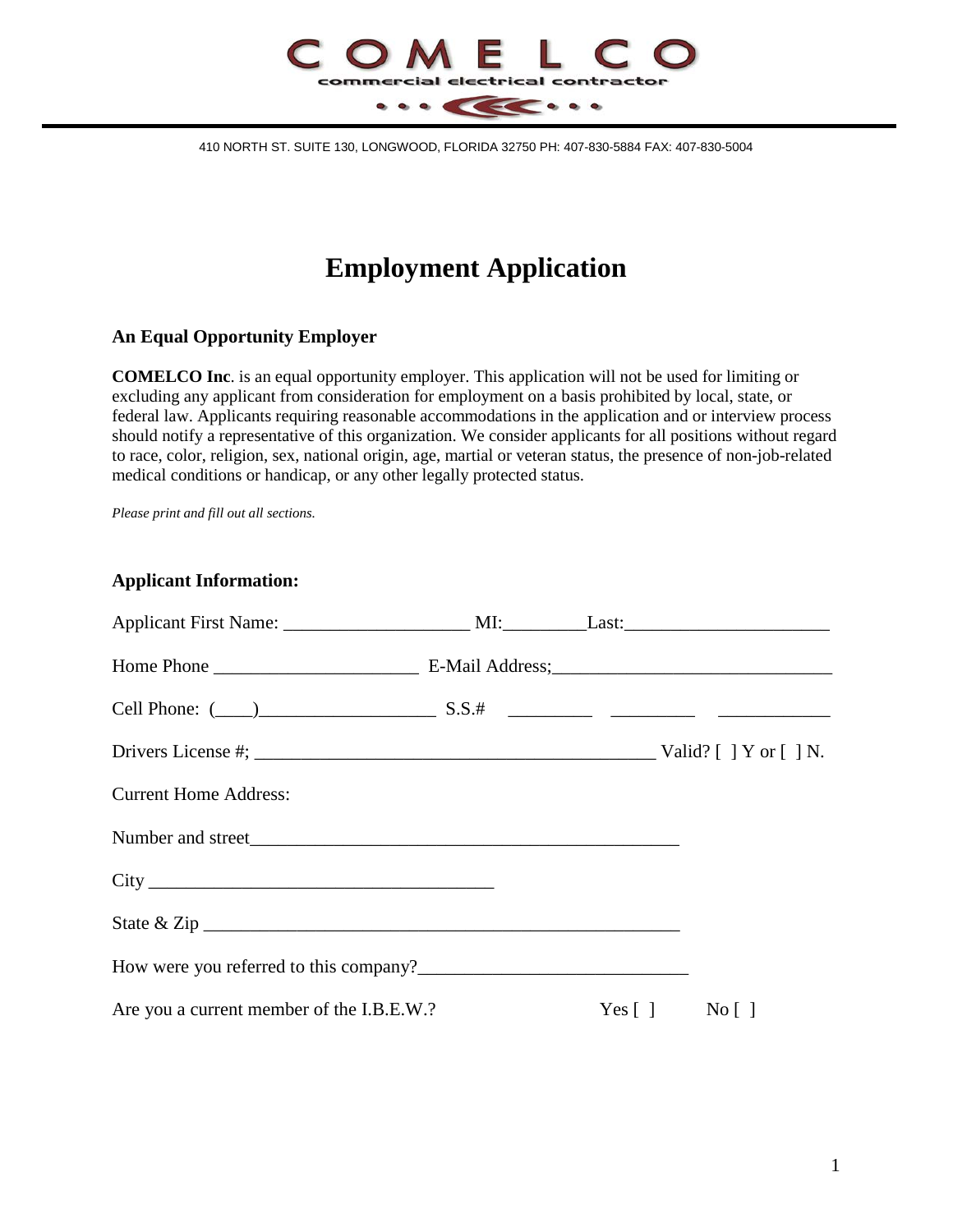#### **Employment Positions:**

Position (s) applying for:\_\_\_\_\_\_\_\_\_\_\_\_\_\_\_\_\_\_\_\_\_\_\_\_\_\_\_\_\_\_\_\_\_\_\_\_\_

Temporary work? [ ] Full time [ ] Part-time [ ]

What date can you start work?  $\frac{1}{\sqrt{2\pi}}$  /  $\frac{1}{\sqrt{2\pi}}$ Can you work evenings? [ ] Y or [ ] N.

Can you work weekends? [ ] Y or [ ] N.

Will you be available for overtime? [ ] Y or [ ] N.

Salary or hourly pay requesting?  $\quad \quad \text{S}$ 

#### **Personal information**:

| Have you ever applied to work for this company before?                                                                                      | Yes $\lceil \cdot \rceil$ No $\lceil \cdot \rceil$ |
|---------------------------------------------------------------------------------------------------------------------------------------------|----------------------------------------------------|
| Do you have friends, relatives, or acquaintances working for this company? $[$ $]$ $Y$ or $[$ $]$ N.                                        |                                                    |
| If yes, state name and relationship;                                                                                                        |                                                    |
| If hired, would you have transportation to and from work?                                                                                   | $[$ ] Y or $[$ ] N.                                |
| Are you 18 years of age or older?                                                                                                           | $[$ ] Y or $[$ ] N.                                |
| Are you willing to travel if job requires it?                                                                                               | $[$   Y or $[$   N.                                |
| If hired, would you be able to present evidence of your US citizenship or proof of your legal<br>right to work in the United States?        | $\lceil$   Y or $\lceil$   N.                      |
| If hired, are you willing to submit to and pass a controlled substance test? $[\ ]$ Y or $[\ ]$ N.                                          |                                                    |
| Are you able to perform the essential functions of the job for which you are applying, either with<br>or without reasonable accommodations? | $\lceil$   Y or $\lceil$   N.                      |
| Were you direct it to apply for this position by Union administrators with the purpose of<br>unionizing this nonunion company?              | $[$   Y or $[$   N.                                |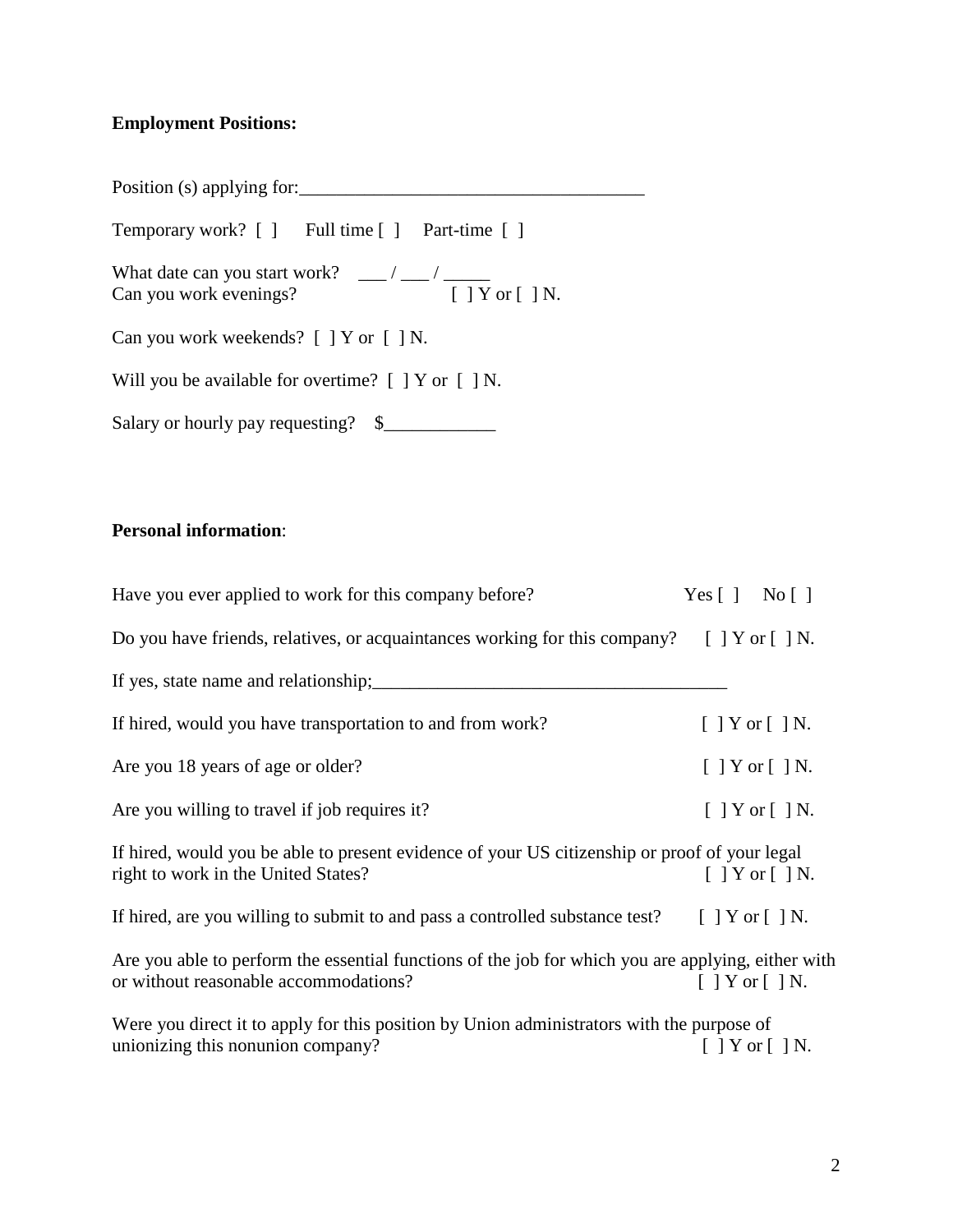(*Note; COMELCO Inc. complies with the ADA and consider reasonable accommodations measures that may be necessary for eligible applicants or employees to perform an essential function. It is possible that a hire may be tested on skill and agility and may be subject to a medical examination conducted by a medical professional.)*

Have you ever been convicted of a criminal offense (felony or misdemeanor)? [ ] Y or [ ] N.

\_\_\_\_\_\_\_\_\_\_\_\_\_\_\_\_\_\_\_\_\_\_\_\_\_\_\_\_\_\_\_\_\_\_\_\_\_\_\_\_\_\_\_\_\_\_\_\_\_\_\_\_\_\_\_\_\_\_\_\_\_\_\_\_\_\_\_\_\_\_\_\_\_\_\_\_\_\_

\_\_\_\_\_\_\_\_\_\_\_\_\_\_\_\_\_\_\_\_\_\_\_\_\_\_\_\_\_\_\_\_\_\_\_\_\_\_\_\_\_\_\_\_\_\_\_\_\_\_\_\_\_\_\_\_\_\_\_\_\_\_\_\_\_\_\_\_\_\_\_\_\_\_\_\_\_\_

If yes please describe the crime, when and where convicted and disposition of the case.

(*Note; no applicant will be denied employment solely on the grounds of conviction of a criminal offense. The date of the offense, the nature of the offense, including any significant details that affect the description of the event, and the surrounding circumstances and the relevance of the offense to the position applied for, may however be considered)*

## **Education**, **Training and Experience**

## **High school;**

High school name;\_\_\_\_\_\_\_\_\_\_\_\_\_\_\_\_\_\_\_\_\_\_\_\_\_\_\_\_\_\_\_\_\_\_\_\_\_\_\_

High schools city and state;<br> $\frac{1}{2}$ 

Number of years completed;

Did you graduate? [ ] Y or [ ] N.

**College** / **University;**

 $School name;$ 

Schools city and state; \_\_\_\_\_\_\_\_\_\_\_\_\_\_\_\_\_\_\_\_\_\_\_\_\_\_\_\_\_\_\_\_\_

Number of years completed;

Did you graduate? [ ] Y or [ ] N.

Degree or diploma earned;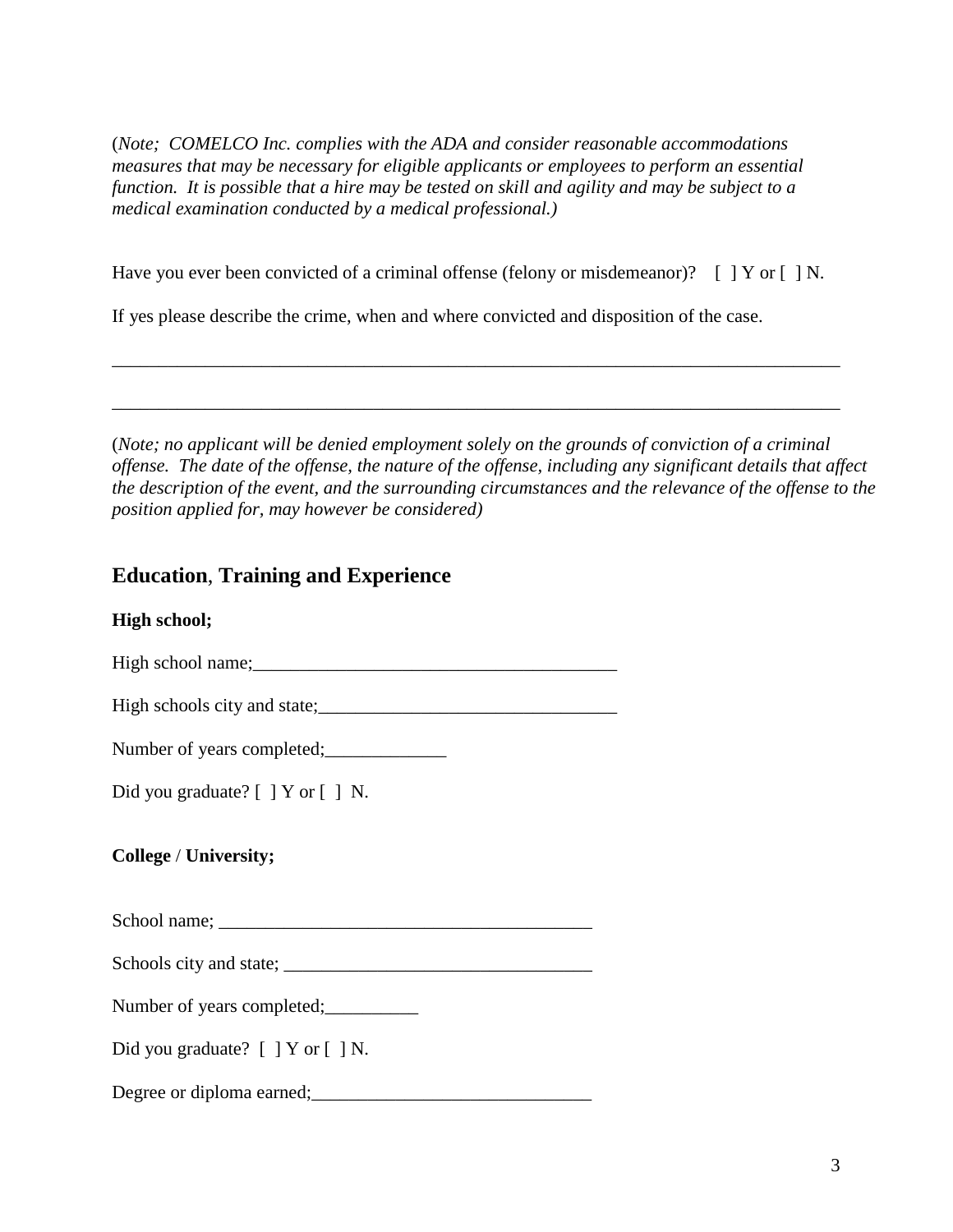### **Vocational School**;

| Name; Names and the second contract of the second contract of the second contract of the second contract of the second contract of the second contract of the second contract of the second contract of the second contract of                |
|-----------------------------------------------------------------------------------------------------------------------------------------------------------------------------------------------------------------------------------------------|
| City and state;<br><u>City and state;</u>                                                                                                                                                                                                     |
| Number of years completed;<br><u>Letting</u> and the set of years completed;                                                                                                                                                                  |
| Did you graduate? [ ] Y or [ ] N.                                                                                                                                                                                                             |
| Military;                                                                                                                                                                                                                                     |
| Branch; expression and the contract of the contract of the contract of the contract of the contract of the contract of the contract of the contract of the contract of the contract of the contract of the contract of the con                |
| Total years of service;<br><u>Letting</u> the contract of service;<br>and the contract of service;<br>and the contract of service;<br>and the contract of service;<br>and the contract of the contract of the contract of the contract of the |
|                                                                                                                                                                                                                                               |
|                                                                                                                                                                                                                                               |

## **Additional Information**

Do you speak or understand any foreign languages? [ ] Y or [ ] N.

If yes, describe which language?\_\_\_\_\_\_\_\_\_\_\_\_\_\_\_\_\_\_\_\_\_\_\_\_\_\_\_\_\_\_\_\_

Do you have any other experience, training, qualifications, or skills which you feel should be brought to our attention, in the case that they make you especially suited for working with us? [ ] Y or [ ] N.

If yes, please explain\_\_\_\_\_\_\_\_\_\_\_\_\_\_\_\_\_\_\_\_\_\_\_\_\_\_\_\_\_\_\_\_\_\_\_\_\_\_\_\_\_\_\_\_\_\_\_\_\_\_\_\_\_\_\_\_\_\_\_\_\_\_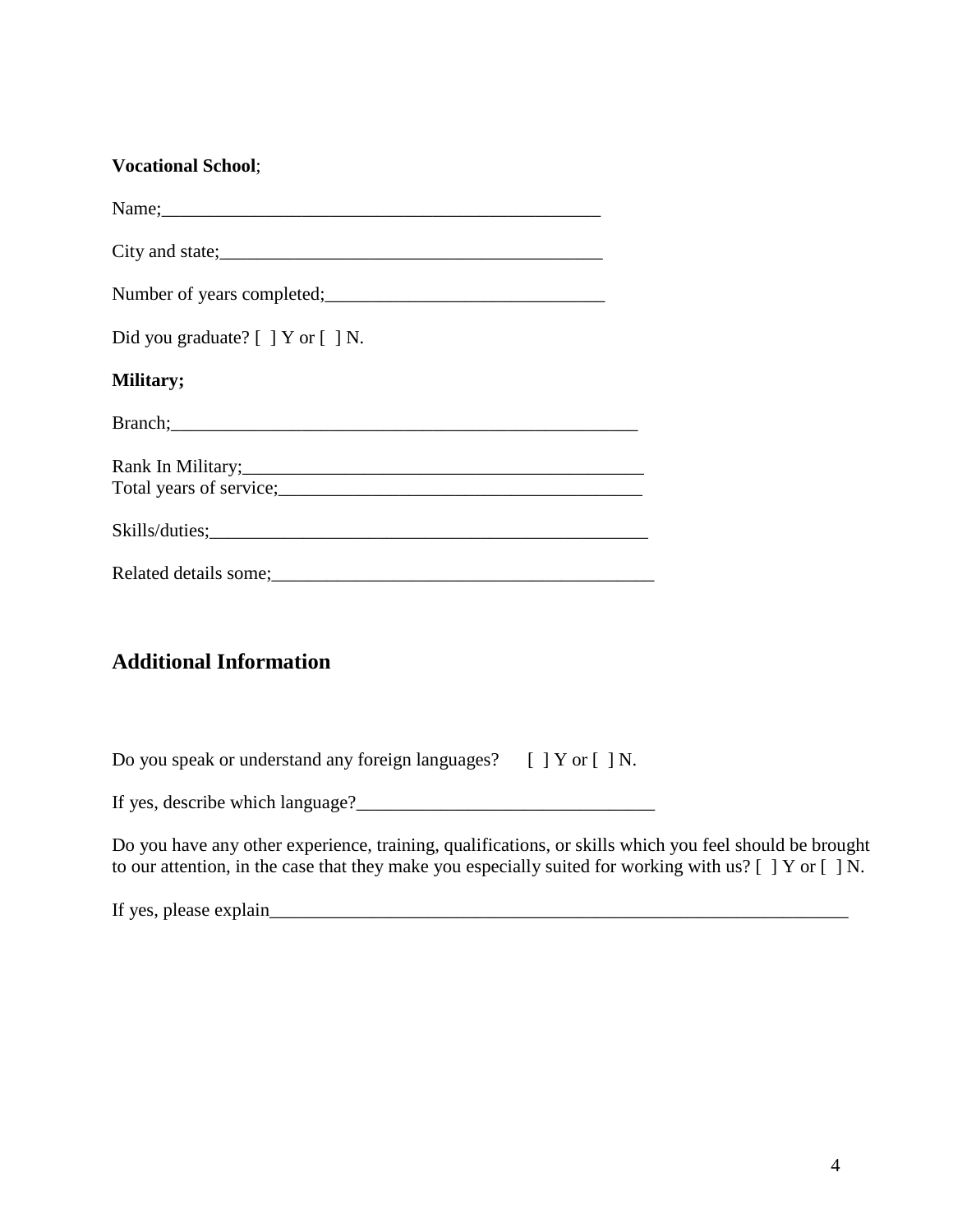# **Employment History**

Are you currently employed? [ ] Y or [ ] N.

If you are currently employed, May we contact your current employer? [ ] Y or [ ] N.

Below, please describe past and present employment positions, dating back five years. Please account for all periods of unemployment. **Even if you have attached a resume, this section must be completed.**

| Telephone number;<br><u> </u>                                                                                                                                                                                                          |  |
|----------------------------------------------------------------------------------------------------------------------------------------------------------------------------------------------------------------------------------------|--|
|                                                                                                                                                                                                                                        |  |
| City, State;                                                                                                                                                                                                                           |  |
| Length of employment, include dates;<br><u>Length of employment</u> , include dates;                                                                                                                                                   |  |
| Position and duties;<br><u>Letter and the set of the set of the set of the set of the set of the set of the set of the set of the set of the set of the set of the set of the set of the set of the set of the set of the set of t</u> |  |
| Reason for leaving;<br>entropying the contract of the contract of the contract of the contract of the contract of the contract of the contract of the contract of the contract of the contract of the contract of the contract o       |  |
| May we contact this employer for references? [ ] Y or [ ] N.                                                                                                                                                                           |  |
|                                                                                                                                                                                                                                        |  |
|                                                                                                                                                                                                                                        |  |
|                                                                                                                                                                                                                                        |  |
| Telephone number;<br><u> </u>                                                                                                                                                                                                          |  |
|                                                                                                                                                                                                                                        |  |
| City, State;                                                                                                                                                                                                                           |  |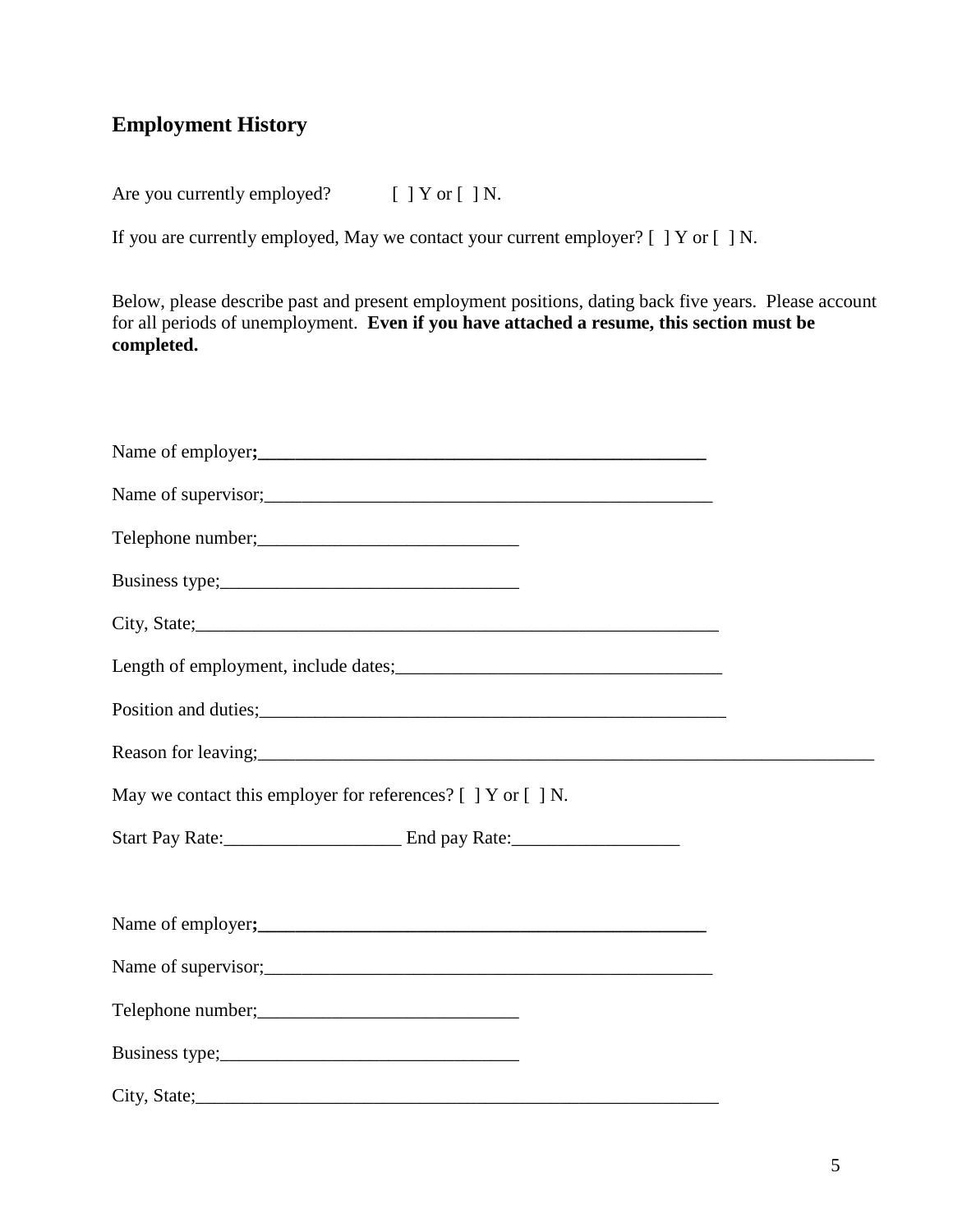| Length of employment, include dates;<br><u>Length of employment</u> , include dates;                                                                                                                                                   |
|----------------------------------------------------------------------------------------------------------------------------------------------------------------------------------------------------------------------------------------|
| Position and duties;<br><u>Letter and the second contract of the second contract of the second contract of the second contract of the second contract of the second contract of the second contract of the second contract of the </u> |
| Reason for leaving;<br>expansion of the contract of the contract of the contract of the contract of the contract of the contract of the contract of the contract of the contract of the contract of the contract of the contract       |
| May we contact this employer for references? $[ ] Y$ or $[ ] N$ .                                                                                                                                                                      |
|                                                                                                                                                                                                                                        |
|                                                                                                                                                                                                                                        |
|                                                                                                                                                                                                                                        |
| Name of employer;<br><u>Name</u> of employer;                                                                                                                                                                                          |
|                                                                                                                                                                                                                                        |
|                                                                                                                                                                                                                                        |
|                                                                                                                                                                                                                                        |
|                                                                                                                                                                                                                                        |
| Length of employment, include dates;<br><u>Length of employment</u> , include dates;                                                                                                                                                   |
| Position and duties;<br><u>example and the set of the set of the set of the set of the set of the set of the set of the set of the set of the set of the set of the set of the set of the set of the set of the set of the set of </u> |
| Reason for leaving;<br><u>Example 2014</u>                                                                                                                                                                                             |
| May we contact this employer for references? [ ] Y or [ ] N.                                                                                                                                                                           |
|                                                                                                                                                                                                                                        |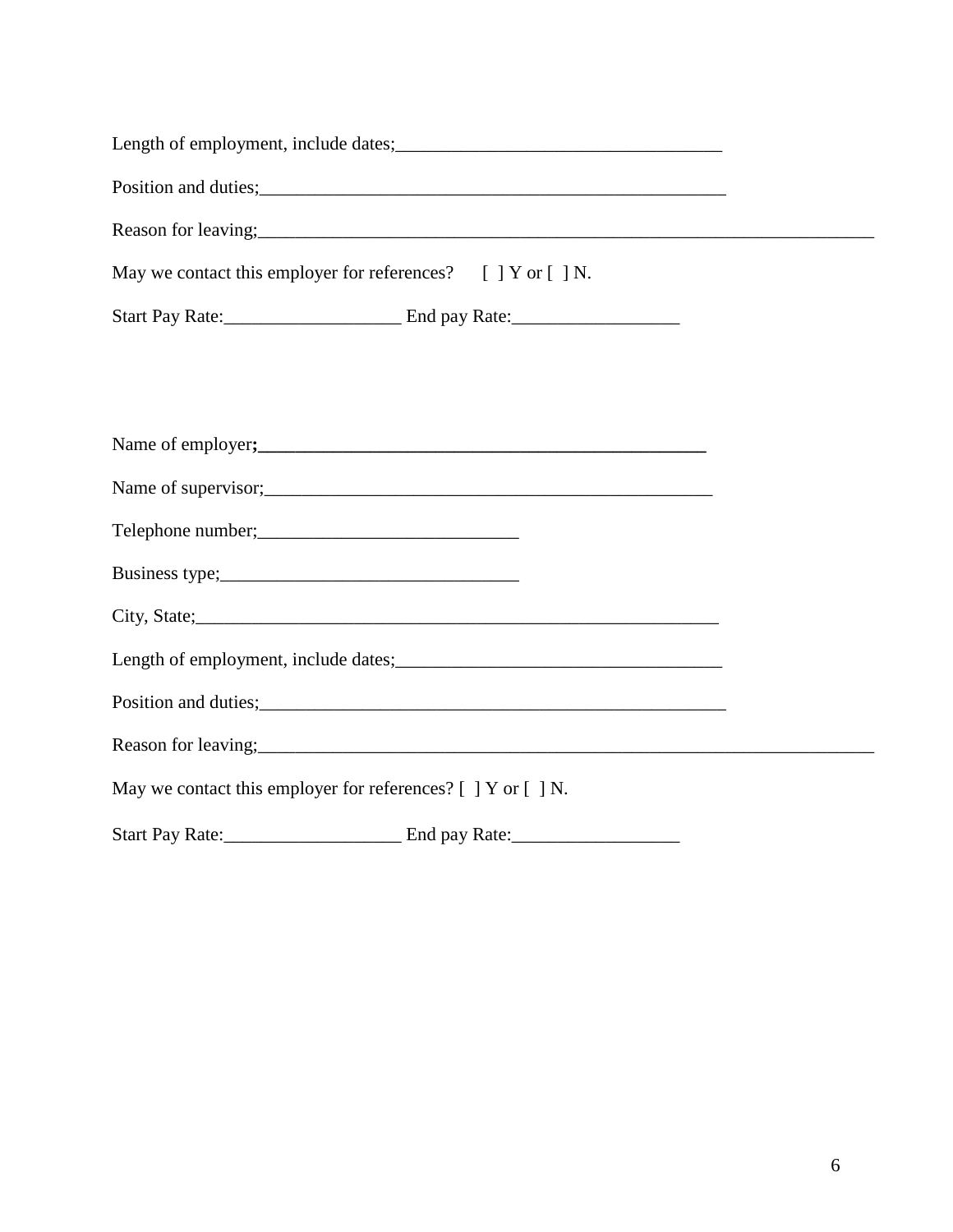# **References**

Listed below three persons who have knowledge of your work performance within the last four years. Please include professional references only.

| City and state;<br><u>City and state;</u>                                                                                                                                                                                      |
|--------------------------------------------------------------------------------------------------------------------------------------------------------------------------------------------------------------------------------|
|                                                                                                                                                                                                                                |
|                                                                                                                                                                                                                                |
|                                                                                                                                                                                                                                |
|                                                                                                                                                                                                                                |
|                                                                                                                                                                                                                                |
|                                                                                                                                                                                                                                |
| City and state;<br><u>City and state</u> ;                                                                                                                                                                                     |
| Occupation; example and the contract of the contract of the contract of the contract of the contract of the contract of the contract of the contract of the contract of the contract of the contract of the contract of the co |
| Number of years acquainted;<br><u>manuscriptives</u>                                                                                                                                                                           |
|                                                                                                                                                                                                                                |
|                                                                                                                                                                                                                                |
|                                                                                                                                                                                                                                |
|                                                                                                                                                                                                                                |
| Telephone number;<br>Telephone number;                                                                                                                                                                                         |
|                                                                                                                                                                                                                                |
|                                                                                                                                                                                                                                |
| Number of years acquainted; ______________                                                                                                                                                                                     |